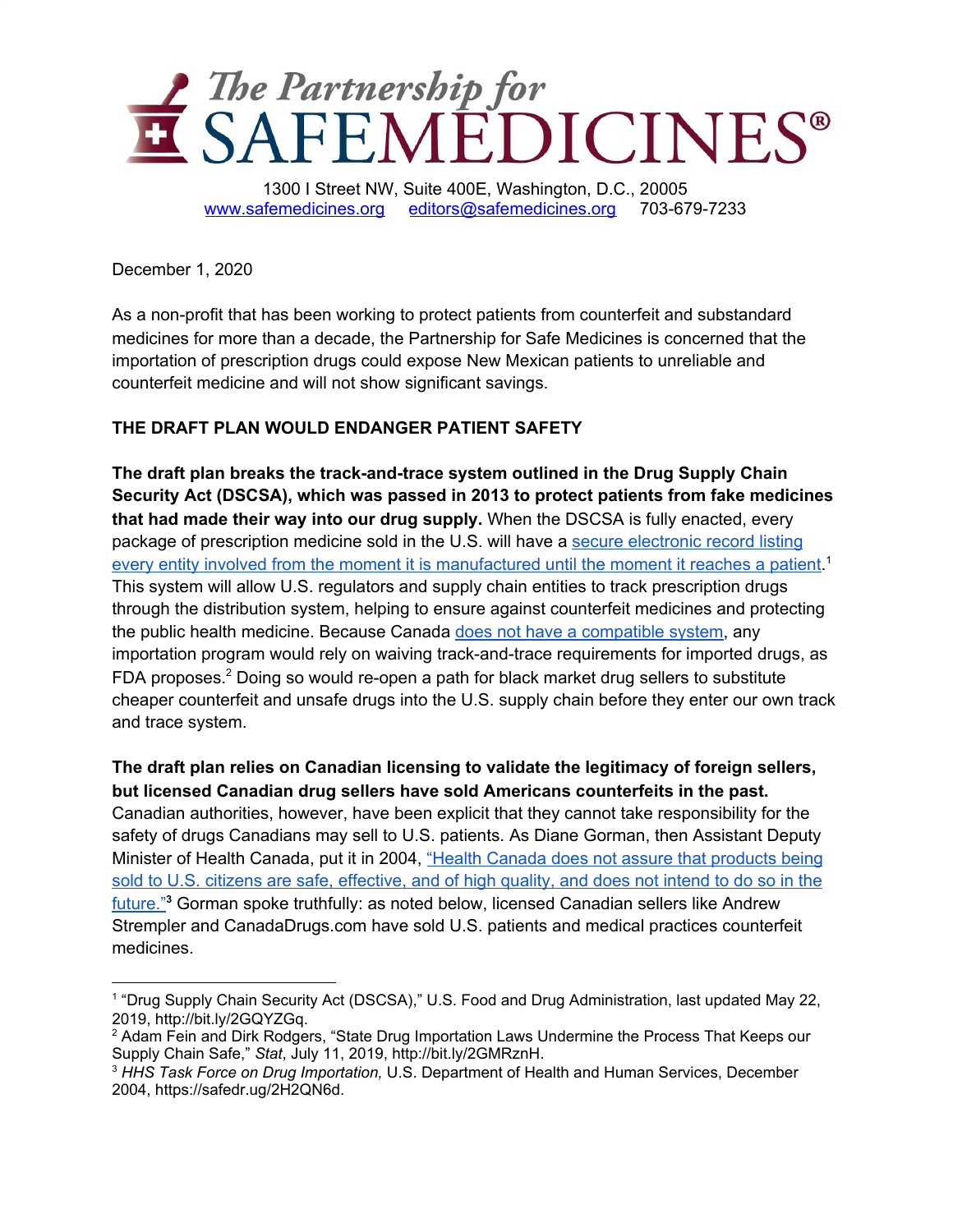

Additionally, Health Canada said they will not allow bulk exports of [medication](https://www.bbc.com/news/world-us-canada-55119428) that might cause shortages in Canada. Given that Canada already has enormous drug shortages, the only vendors in Canada that might do business with New Mexico are those attempting to evade their regulators. These are not good choices for ensuring the safety of New Mexico's vulnerable patients.

## **THE DRAFT PLAN WOULD NOT RESULT IN A SIGNIFICANT REDUCTION IN THE COST OF PRESCRIPTION DRUGS TO THE NEW MEXICAN CONSUMER**

**No guarantee of savings for consumers in this program.** The draft plan has no assessment of whether it would "result in a significant reduction in the cost of covered products to the American consumer," as required under law. Experts from the London School of Economics have studied parallel trade of medication in Europe across country borders and found that savings are usually [consumed](http://www.lse.ac.uk/business-and-consultancy/consulting/assets/documents/the-economic-impact-of-pharmaceutical-parallel-trade-in-european-union-member-states.pdf) by middle men in the supply chain instead of being passed on to consumers. 4

**Past state-administered drug importation experiments were not safe and did not save money.** States that experimented with importation between 2003 and 2009 ran into trouble running safe programs. In 2004, inspectors found Minnesota's Canadian pharmacies had [safety](https://web.archive.org/web/20040603013643/http://www.fda.gov/oc/opacom/hottopics/importdrugs/pawlenty022304.html) violations that would have shut down any pharmacy in [Minnesota](https://web.archive.org/web/20040603013643/http://www.fda.gov/oc/opacom/hottopics/importdrugs/pawlenty022304.html): they asked pharmacists to approve 100 new prescriptions or 300 refill prescriptions per hour; shipped medicine that required refrigeration without it; failed to label medicine properly; and dispensed grossly improper amounts of medications. <sup>5</sup> Despite these threats to public health, the program continued until 2010, when the state determined that it was not saving money.

Illinois' ISaveRx, which grew to include Kansas, Wisconsin, Vermont and Missouri, had similar safety and public health issues: a 2006 audit found that 40% of the required [inspections](http://www.safemedicines.org/wp-content/uploads/2015/11/FY06-Flu-Vaccine-ISaveRX-MGMT-digest.pdf) of the foreign pharmacies were never completed and [pharmacies](http://www.safemedicines.org/wp-content/uploads/2015/11/FY06-Flu-Vaccine-ISaveRX-MGMT-digest.pdf) that had not been approved were filling [prescriptions](http://www.safemedicines.org/wp-content/uploads/2015/11/FY06-Flu-Vaccine-ISaveRX-MGMT-digest.pdf) anyway, in violation of state law.<sup>6</sup>

### **Drug importation will not help any Medicaid/CHIP participants.**

<sup>4</sup> Panos Kanavos, et. al., "The Economic Impact of Pharmaceutical Parallel Trade in European Union Member States: A Stakeholder Analysis," London School of Economics and Political Science, January 2004, https://safedr.ug/3b9NIPu.

<sup>5</sup> Letter from the U.S. Food and Drug Administration to Governor Tim Pawlenty, February 23, 2004, http://bit.ly/2uNac85.

<sup>6</sup> *Management Audit of the Flu Vaccine Procurement and the I-Saverx Program*, State of Illinois Office of the Auditor General, September 2006, https://safedr.ug/2RV4El4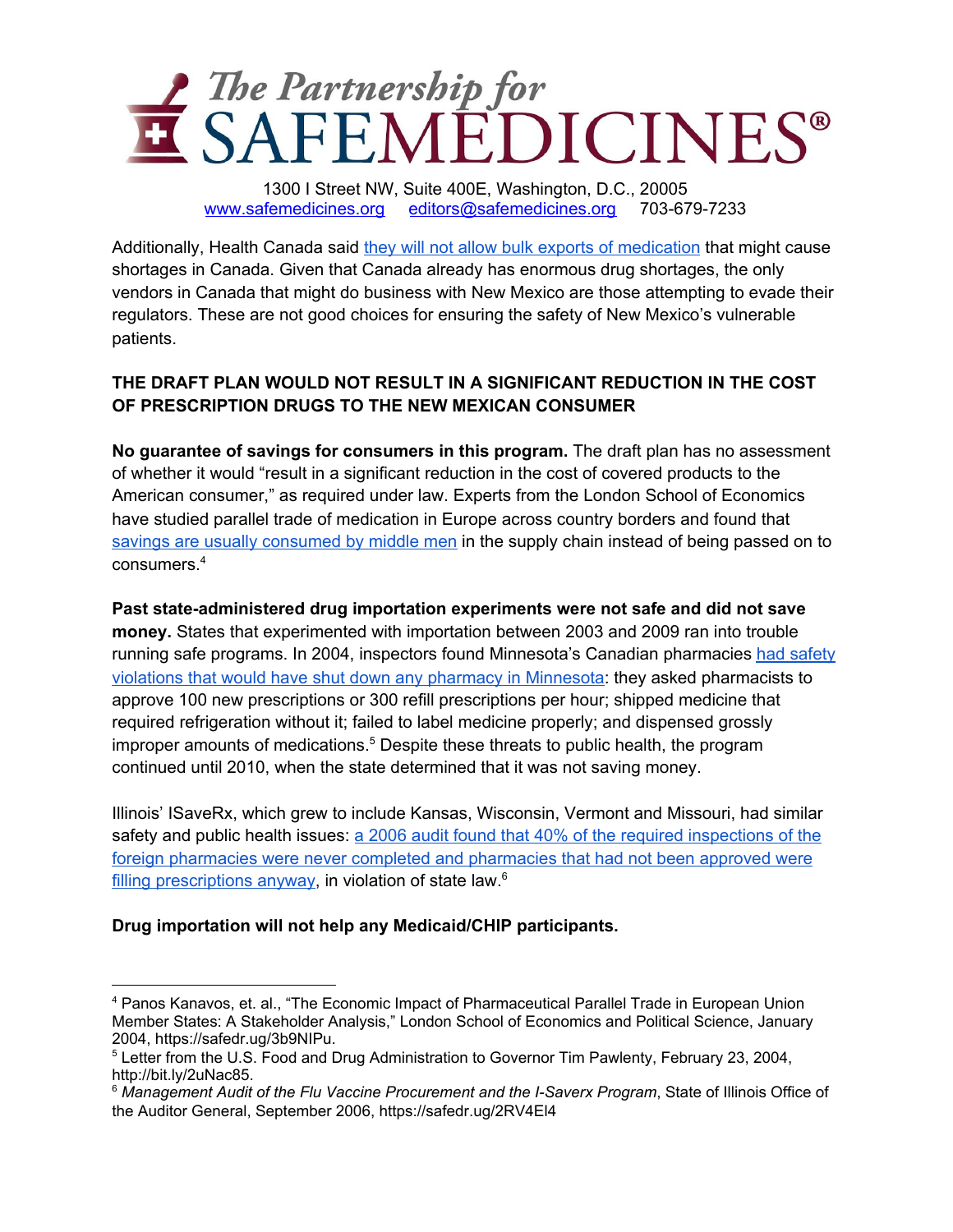

Over one-in-three New Mexicans are covered by [Medicaid/CHIP,](http://files.kff.org/attachment/fact-sheet-medicaid-state-NM) yet drug importation would offer no financial help to this group because the rebates the state receives already lowers the price of drugs more than importation would. Should drug importation lower the out-of-pocket cost for a medication, the people most likely to benefit would be those without insurance or with high co-pays. Between 2013 and 2017, New Mexico decreased the number of uninsured residents from 22 percent to 11 percent.

**The costs of importation programs are prohibitively expensive.** The Medicare Modernization Act of 2003 (MMA) [requires](http://www.safemedicines.org/wp-content/uploads/2019/12/2003-MMA-importation-only.pdf) that documentation show that "each batch of the [imported] prescription drug in a shipment was statistically sampled for authenticity and degradation."<sup>7</sup> In a recent [analysis](http://www.safemedicines.org/wp-content/uploads/2019/08/SSRN-id3402784.pdf), Dr. Kristina Acri, a professor at Colorado College's Department of Economics & Business, examined testing costs for drugs which could be imported from Canada, and concluded that the cost to meet the MMA's testing requirements would far exceed any cost benefits from importing foreign medicines. Dr. Acri also examined the potential costs of treatment failure because of substandard medicine, and the cost of treating an adverse medical event.<sup>8</sup> She concluded that "Pharmaceutical importation plans are politically attractive, but the numbers demonstrate that they fail to deliver cost savings." Acri's opinion is not unique. In March 2017, four former FDA [Commissioners](http://www.safemedicines.org/wp-content/uploads/2017_03_16_commissioners_letter_final.pdf) also argued that importation "will not achieve the aim, and...is likely to harm patients and consumers."<sup>9</sup>

### **THE DRAFT PLAN FURTHER RISKS NEW MEXICANS' WELL-BEING**

**New Mexico's State Board of Pharmacy and Department of Health have no ability to regulate foreign sellers. The state attorneys general cannot compel foreign sellers to appear in court.** If a Canadian seller did provide fake drugs to a state wholesaler or pharmacies, New Mexico's regulators and law enforcement have little recourse. State regulators can demand that a U.S. wholesaler provide records and open its doors to inspection, and if they refuse to provide information, a regulator can cite them or revoke their license. State inspectors do not have the same rights over a Canadian vendor, who could hide records from them and resist inspections without incurring legal danger. Furthermore, New Mexico can write as many requirements as you want into its drug importation plan, but Canadian companies are not legally required to abide by those rules. If New Mexico determined that it should prosecute a Canadian

<sup>7</sup> Subtitle C, Importation of Prescription Drugs, Public Law 108-173—December 8, 2003, https://safedr.ug/2Z3knkc.

<sup>8</sup> Dr. Kristina M. L. Acri née Lybecker, "State Pharmaceutical Importation Programs: An Analysis of the Cost Effectiveness," Colorado College Working Paper 2019-02, June 2019, https://safedr.ug/2NSt6k3. <sup>9</sup> Former FDA Commissioners, Drs. Robert Califf, Margaret B. Hamburg, Mark B. McClellan, and Andrew Von Eschenbach, Letter to Congress, March 16, 2017, https://safedr.ug/2tmgtXY.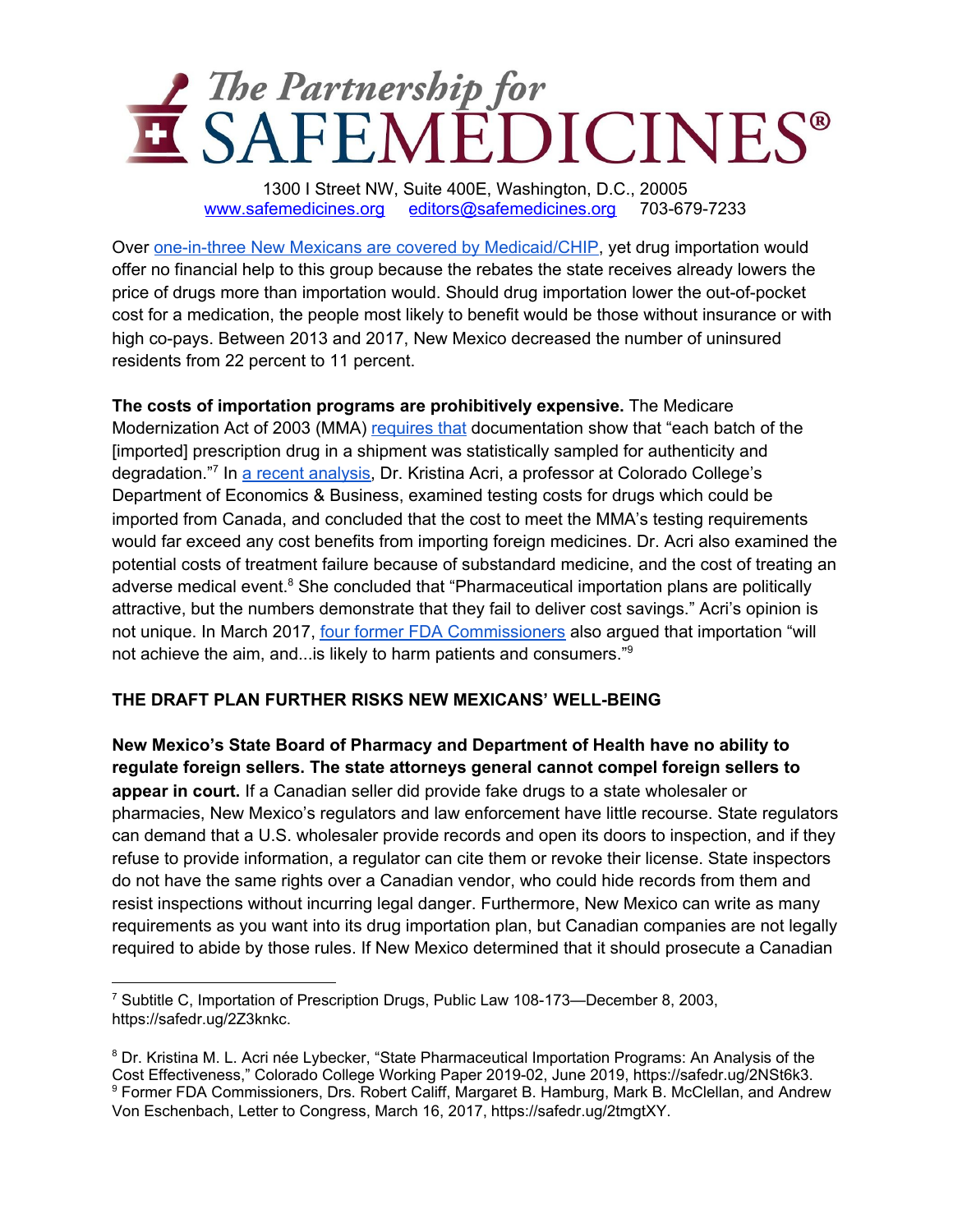

drug seller for a crime, it lacks the legal authority the federal government has to ask Canada to extradite those responsible.

**The rule relies on stepped up review by overwhelmed regulators in each state or other entity serving as a SIP sponsor.** New Mexico's State Board of Pharmacy already lacks sufficient inspectors to be able to adequately inspect wholesalers in other states, hoping that mutual license recognition is safe enough. Law enforcement and regulators are already struggling to inspect large volumes of pharmaceuticals coming over the U.S. border, including deadly fentanyl and other drugs masquerading as legitimate medicine.

These resource-strapped regulators will not have the ability to oversee an importation program under the draft plan and would not be able to protect the public health. Moreover, a state importation program would stretch resources even more, exacerbating risks already posed by counterfeit medicines.

## **COSTLY IMPLEMENTATION REQUIREMENTS AND DISPARITY BETWEEN U.S. AND CANADIAN MARKETS MAKE DRUG IMPORTATION UNWORKABLE**

**Prosecuting overseas drug sellers for counterfeit drug crime is very expensive, time consuming, and challenging and does not guarantee justice for victims.** Prosecutions that require extradition of foreign citizens are expensive and time consuming, and foreign drug counterfeiters often receive light sentences or no sentences at all. For example:

- Licensed Canadian pharmacist Andrew Strempler, sold Americans prescription drugs—some counterfeit—that he falsely marketed as [Canadian](https://www.wsj.com/articles/SB10001424127887324442304578232133556180830), and avoided an outstanding U.S. warrant by living in Panama.<sup>10</sup> When the U.S. finally got hold of him, he pleaded guilty and was sentenced to four years in prison, but only spent two and a half years behind bars. He continues to sell [prescription](http://www.linkedin.com/in/andrew-strempler-0674337/) drugs today.<sup>11</sup>
- When subsidiaries of CanadaDrugs.com sold American medical practices \$78 [million](https://www.justice.gov/usao-mt/pr/canadian-drug-firm-admits-selling-counterfeit-and-misbranded-prescription-drugs) in non-FDA approved drugs, some of which were [counterfeit](https://www.justice.gov/usao-mt/pr/canadian-drug-firm-admits-selling-counterfeit-and-misbranded-prescription-drugs), the cases ended in [2018](https://www.justice.gov/usao-mt/pr/canadian-drug-firm-admits-selling-counterfeit-and-misbranded-prescription-drugs) plea [deals](https://www.justice.gov/usao-mt/pr/canadian-drug-firm-admits-selling-counterfeit-and-misbranded-prescription-drugs). CEO Kris [Thorkelson](https://www.justice.gov/usao-mt/pr/canadian-drug-firm-admits-selling-counterfeit-and-misbranded-prescription-drugs) served a six-month house arrest followed by probation and a small fine.<sup>12</sup>

<sup>10</sup> Christopher Weaver, "Former Internet Pharmacist Sentenced in Fake Drug Case," *Wall Street Journal*, January 9, 2013, https://on.wsj.com/2OoeUAc.

<sup>11</sup> LinkedIn profile for Andrew Strempler, http://bit.ly/31jNZLa.

<sup>&</sup>lt;sup>12</sup> "Canadian Drug Firm Admits Selling Counterfeit and Misbranded Prescription Drugs Throughout the United States," U.S. Department of Justice, April 13, 2018, http://bit.ly/2qqGfsp.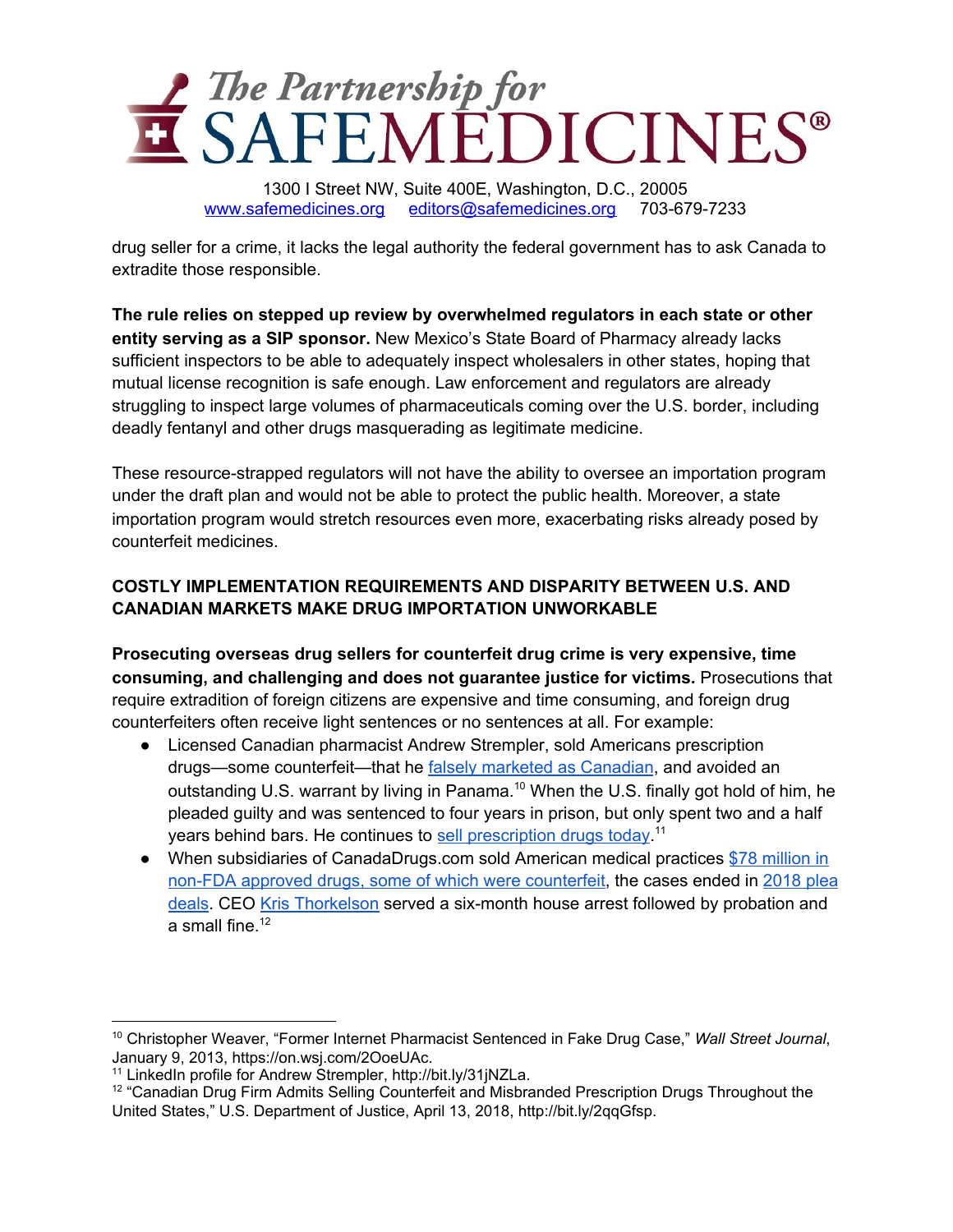

These prosecutions underscore the threat posed to the public health of New Mexicans by foreign bad actors. The state operating a drug importation plan would undermine the existing supply chain and create opportunities for these bad actors to exploit.

**The draft plan would exacerbate risks posed by transshipments and counterfeits from or through Canada.** Drug importation would increase the threat of illegitimate products entering the US. As former FBI Director Louis Freeh noted in a 2017 report, "drug importation would increase incentives for individuals and criminal organizations to transship products through Canada that are likely to be counterfeit, diverted, adulterated, sub-standard and/or other non-FDA approved products." 13

**The draft plan could lead to drug shortages in Canada, harming the Canadian public health.** Canada already suffers from significant drug [shortages](https://www.drugshortagescanada.ca/rws-search?perform=1)—more than 1,500 medicines are in shortage today.<sup>14</sup> The effect of those drug shortages on Canadian residents is substantial: A Canadian [Pharmacists](http://www.pharmacists.ca/cpha-ca/assets/File/cpha-on-the-issues/DrugShortages_AbacusSurvey_November2018.pdf) Association survey in November 2018 revealed that 25% of Canadians had personally experienced or known someone who had experienced a drug shortage in the last three years.<sup>15</sup> As Kirsten Hillman, Canada's Acting Ambassador to the United States, pointed out in November 2019, Canada [consumes](https://www.fiercehealthcare.com/payer/canadian-ambassador-tells-white-house-drug-import-plan-unworkable-not-enough-supplies) only two percent of the global drug supply, while the United States [consumes](https://www.fiercehealthcare.com/payer/canadian-ambassador-tells-white-house-drug-import-plan-unworkable-not-enough-supplies) 44 percent.<sup>16</sup> Moreover, at 329.45 million in 2019, the U.S. population is nearly nine times larger than Canada's. That huge difference means that Canada's prescription drug supply would last less than six [months](https://www.safemedicines.org/wp-content/uploads/2019/09/CHPI-Drug-Importation-Published-Article-Shepherd-SEPT2019-EN-2.pdf) if importers sourced just 20% of U.S. prescriptions from Canadian wholesalers.<sup>17</sup> Regardless of how carefully states design their importation plans, these numbers make it clear that Canadian vendors would have no way to supply U.S. patients without turning to medicines that were not approved or earmarked for Canadian citizens. Canadians seem to know this: [Canadian](https://www.reuters.com/article/us-usa-healthcare-canada-idUSKBN1YO24O) drug [distributors,](https://www.reuters.com/article/us-usa-healthcare-canada-idUSKBN1YO24O) the Canadian federal [government](https://globalnews.ca/news/6312986/us-drugs-canada-imports/), and Canadian patient and [healthcare](https://www.safemedicines.org/wp-content/uploads/2019/07/Health-Canada-Stakeholder-Letter_Importation.Minister.FINAL072519.pdf) advocates oppose exporting their drugs to U.S. residents.

## **IT IS CLEAR, AT THIS JUNCTION, THAT THE STRUCTURAL SAFETY RISKS AND OTHER CONCERNS MEAN THAT NEW MEXICO SHOULD NOT MOVE FORWARD WITH THIS DRAFT PLAN. INSTEAD, PSM ENCOURAGES THE STATE TO CONSIDER OTHER**

<sup>13</sup> Freeh, Sporkin, and Sullivan LLP and Freeh Group International Solutions, LLC, *Report on the Potential Impact of Drug Importation Proposals on U.S. Law Enforcement*, June 2017, https://safedr.ug/FreehReport.

<sup>14</sup> Summary Report, *Drug Shortages Canada*, http://bit.ly/2EeXnW3.

<sup>15</sup> *CPhA Drug Shortages*, Abacus Data, http://bit.ly/2OErITl.

<sup>&</sup>lt;sup>16</sup> Robert King, "Canadian Ambassador Tells White House Drug Import Plan Unworkable, Not Enough Supplies," *Fierce Healthcare*, November 4, 2019, http://bit.ly/3b4Lbpz.

<sup>&</sup>lt;sup>17</sup> Marv Shepherd, Ph.D., "New Pathways for U.S. Importation Threaten Canadian Prescription Drug Supply," *Canadian Health Policy,* September 2019, http://bit.ly/37T3TPa.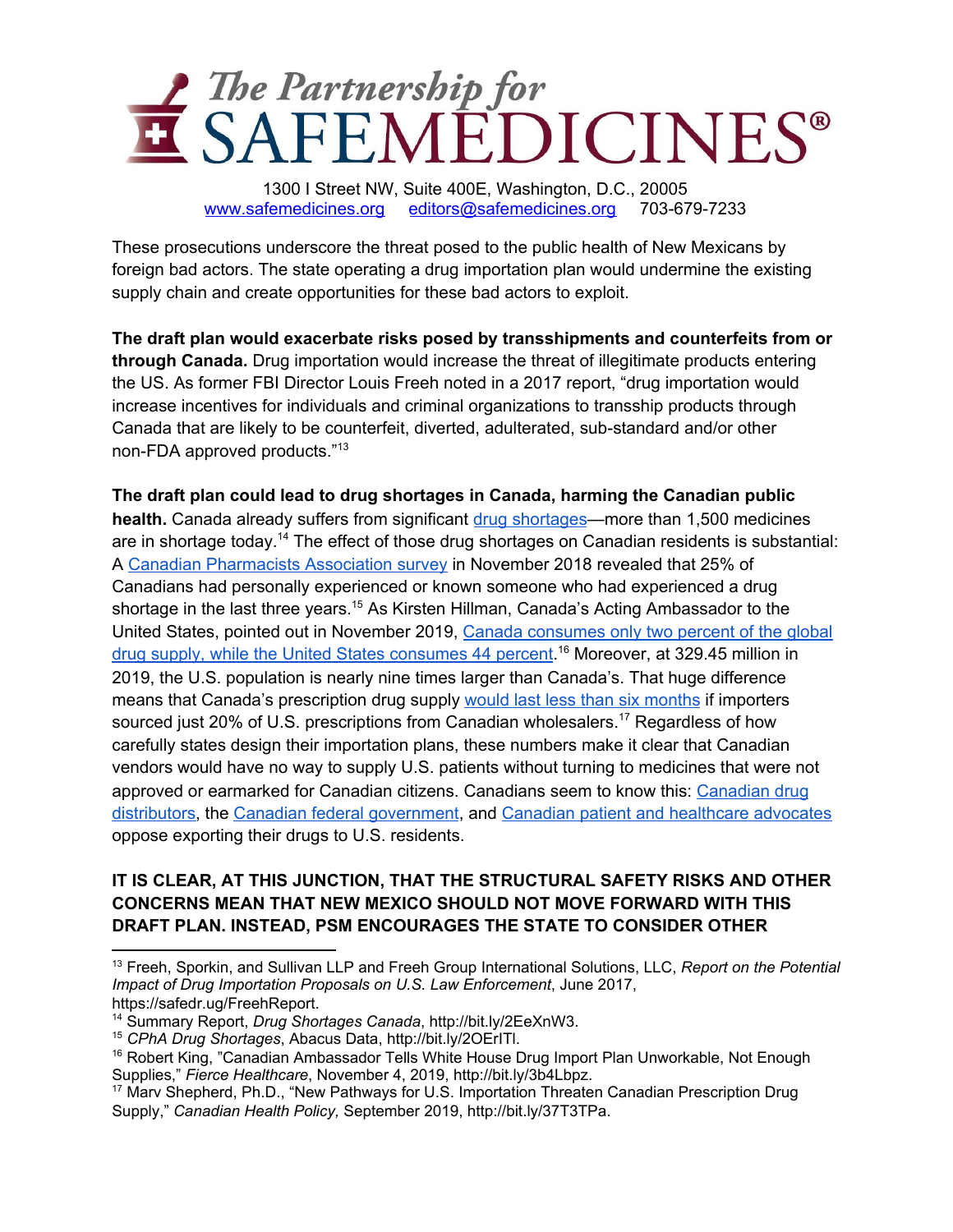# The Partnership for<br>SAFEMEDICINES<sup>®</sup>

1300 I Street NW, Suite 400E, Washington, D.C., 20005 [www.safemedicines.org](http://www.safemedicines.org/) [editors@safemedicines.org](mailto:editors@safemedicines.org) 703-679-7233

## **PROVEN SOLUTIONS TO BRING PATIENTS FINANCIAL RELIEF AT THE PHARMACY COUNTER**

# **Regulating middlemen with predatory pricing practices such as pharmacy benefit managers**

Over and over again, in state after state, we've seen policy analysts dig down to find out what's driving prices for consumers after medicine leaves the factory floor and the answer is often found in middlemen such as pharmacy benefit managers who claim they are using their buying power to achieve economies of scale. In reality pricing transparency reveals that they are making enormous profits marking up medicine as its sale passes between manufacturers, wholesalers, dispensing pharmacists, and patients.

- "PBMs often employ controversial utilization and management tools to generate revenue for themselves in a way that is detrimental to health plan sponsors, patients, and pharmacies." (New York State Senate report, Committee on Investigations and Government Operations, 2019)
- In an outside actuarial study, West Virginia estimated \$54,450,000 in savings to the West Virginia Medicaid program after removing the PBM sponsored managed care and replacing it with a fee-for-service model relying on local in-state pharmacies<sup>18</sup>.
- In an Ohio Auditor General's report, it was found that PBMs pocketed \$208mm in fees on generic drugs in a single one year period, despite the fact that generic medicine is a significant driver of cost savings for American patients.<sup>19</sup>

## **Fostering new pricing models**

New and novel methods of paying for healthcare are gaining ground and when implemented, showing significant savings without sacrificing safety. These flat-fee agreements are already in place and showing promise.

• "The 'Netflix' model for hepatitis C drugs is saving Australia a lot of money." (StatNews)<sup>20</sup>

<sup>20</sup> StatNews, February 2019,

<sup>&</sup>lt;sup>18</sup> "Pharmacy Savings Report: West Virginia Medicaid", April 2, 2019, [https://dhhr.wv.gov/bms/News/Documents/WV%20BMS%20Rx%20Savings%20Report%202019-04-02%](https://dhhr.wv.gov/bms/News/Documents/WV%20BMS%20Rx%20Savings%20Report%202019-04-02%20-%20FINAL.pdf) [20-%20FINAL.pdf](https://dhhr.wv.gov/bms/News/Documents/WV%20BMS%20Rx%20Savings%20Report%202019-04-02%20-%20FINAL.pdf)

<sup>&</sup>lt;sup>19</sup> "Ohio's Medicaid Managed Care Pharmacy Services: Auditor of State Report", August 16, 2018, <https://ohioauditor.gov/news/pressreleases/Details/5042>

<https://www.statnews.com/pharmalot/2019/02/15/australia-netflix-heptitis-drug-prices/>